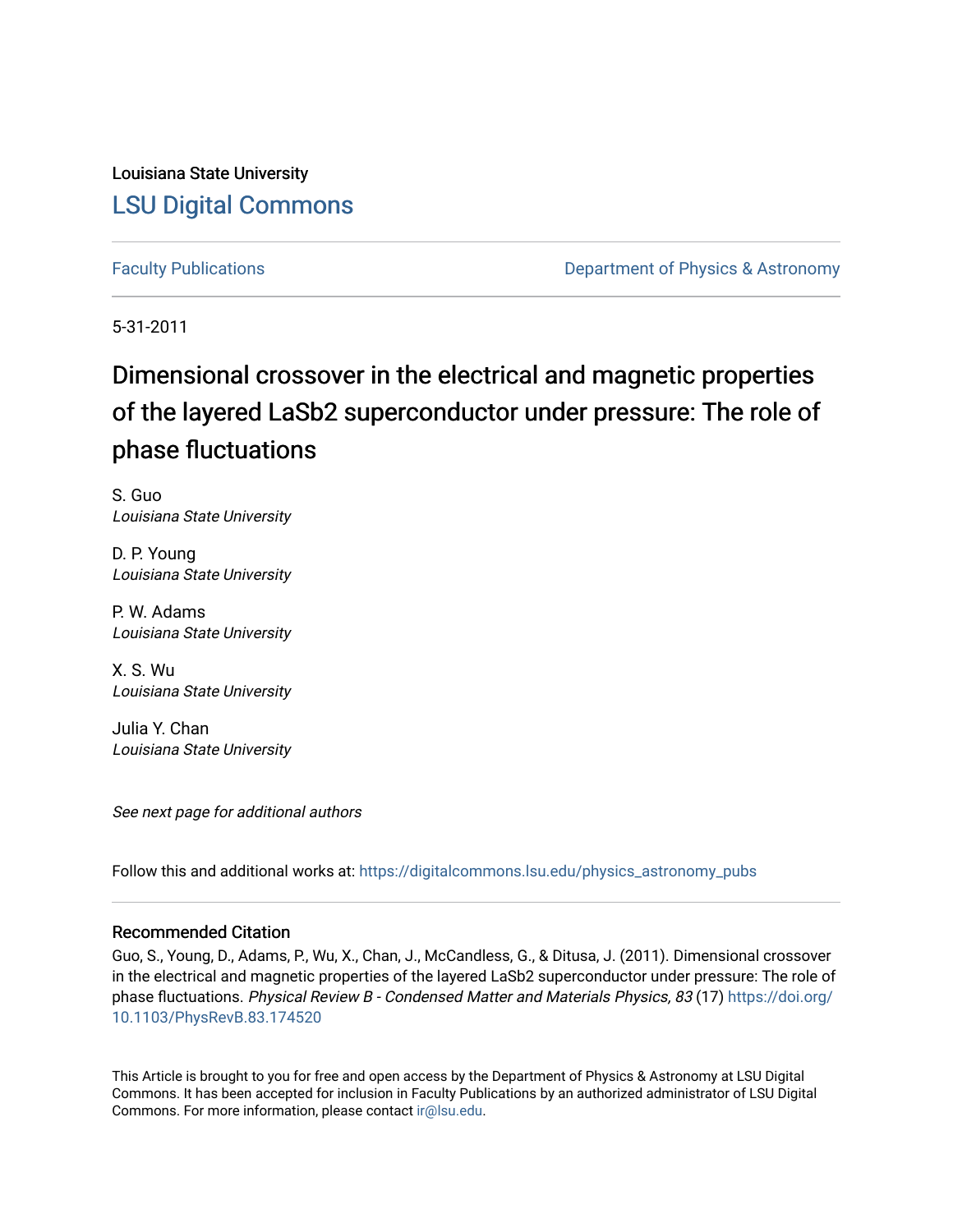## Authors

S. Guo, D. P. Young, P. W. Adams, X. S. Wu, Julia Y. Chan, G. T. McCandless, and J. F. Ditusa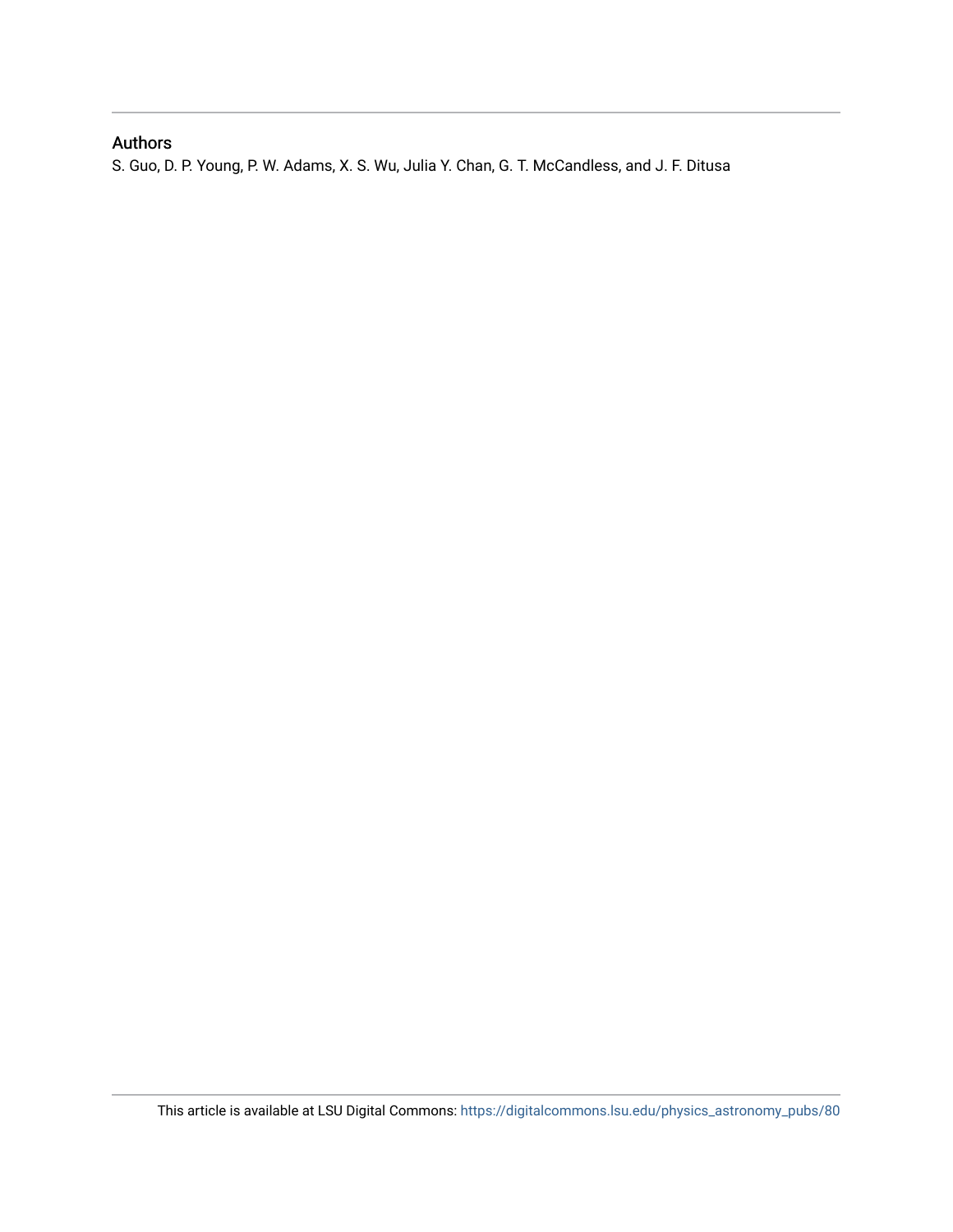

# CHORUS

This is the accepted manuscript made available via CHORUS. The article has been published as:

# Dimensional crossover in the electrical and magnetic properties of the layered LaSb\_{2} superconductor under pressure: The role of phase fluctuations

S. Guo, D. P. Young, P. W. Adams, X. S. Wu, Julia Y. Chan, G. T. McCandless, and J. F. DiTusa Phys. Rev. B **83**, 174520 — Published 31 May 2011

DOI: [10.1103/PhysRevB.83.174520](http://dx.doi.org/10.1103/PhysRevB.83.174520)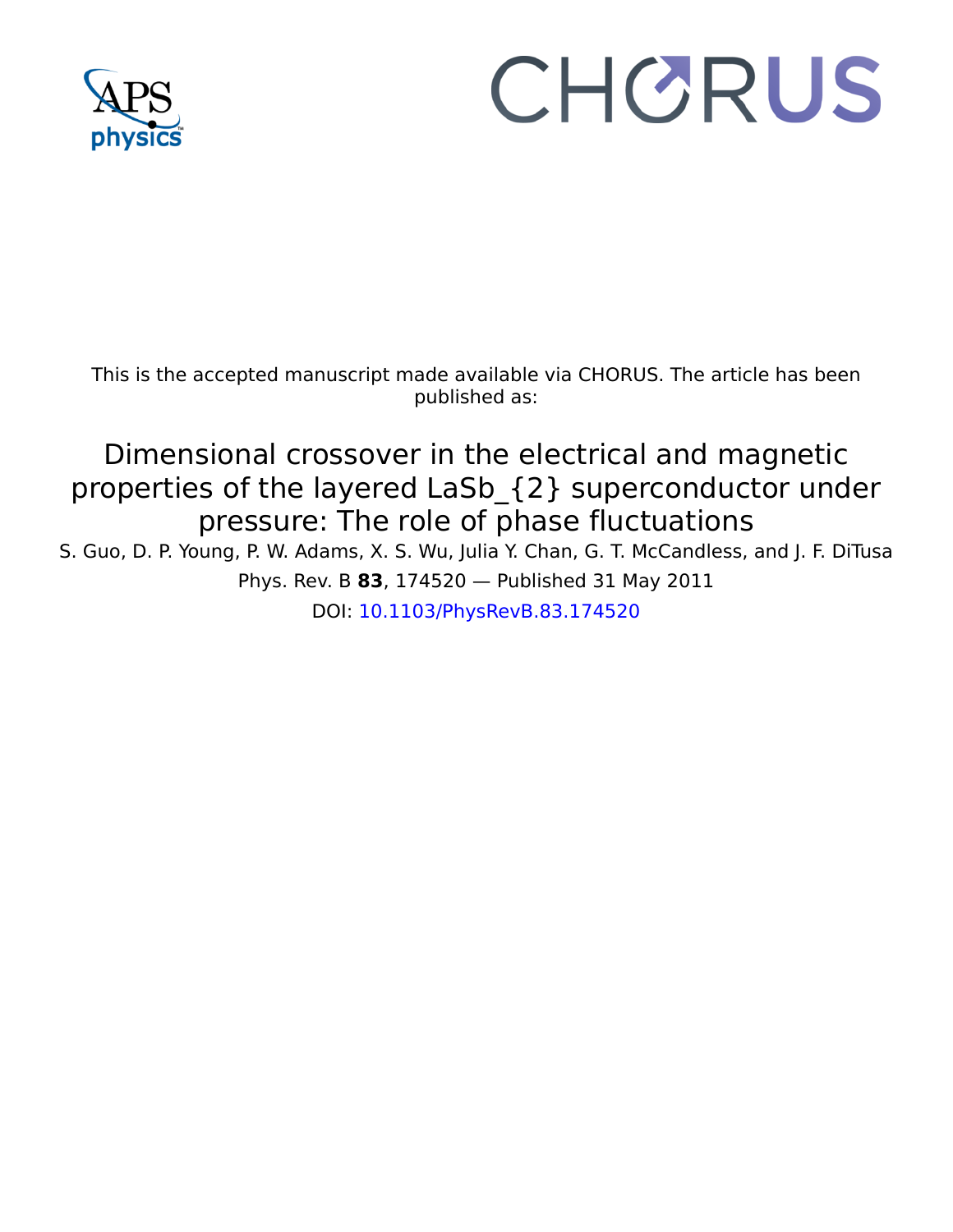### Anisotropic superconductivity in layered  $\text{LaSb}_2$ : the role of phase fluctuations

S. Guo,<sup>1</sup> D.P. Young,<sup>1</sup> P. W. Adams,<sup>1</sup> X. S. Wu,<sup>1</sup> Julia Y. Chan,<sup>2</sup> G.T. McCandless,<sup>2</sup> and J.F. DiTusa<sup>1, ∗</sup>

<sup>1</sup>Department of Physics and Astronomy, Louisiana State University, Baton Rouge, Louisiana 70803, USA

 $^{2}$ Department of Chemistry, Louisiana State University, Baton Rouge, Louisiana 70803, USA

(Dated: March 21, 2011)

We present electrical transport, magnetization, and ac as well as dc magnetic susceptibility measurements of the highly anisotropic compound LaSb<sub>2</sub>. Our data display a very broad, anisotropic, transition upon cooling below 2.5 K into a clean superconducting state with a field dependent magnetization that is consistent with type-I behavior. We identify distinct features of 2 dimensionality in both the transport and magnetic properties. Application of hydrostatic pressure induces a 2 to 3-dimensional crossover evidenced by a reduced anisotropy and transition width. The superconducting transition appears phase fluctuation limited at ambient pressure with fluctuations observed for temperatures greater than 8 times the superconducting critical temperature.

PACS numbers: 74.62.Fj, 74.62.-c, 74.40.-n, 74.70.Ad

#### I. I. INTRODUCTION

**I. INTRODUCTION** dence that the ambient ambient of crystal at low temperature is physicists for over 40 years. Highly dimensional (2D) SC als with superconducting (SC) phases, and the transition is a NbSeg<sup>1-6</sup>, as well Superconductivity in reduced dimensions has intrigued condensed matter physicists for over 40 years. Highly anisotropic materials with superconducting (SC) phases, such as  $TaS_2$  and  $NbSe_2^{1-6}$ , as well as thin SC metallic films<sup>7-10</sup> and organic compounds<sup>11</sup> were investigated to search for novel properties stemming from dimensionality effects. More recent discoveries of unconventional superconductivity in layered cuprates<sup>12</sup>,  $MgB<sub>2</sub><sup>13</sup>$ , and iron pnictides $14-17$ , all possessing anisotropic crystal structures, has highlighted the importance of the layered structure in determining the SC and normal properties of these compounds.

One of the more interesting discoveries in these layered superconductors is the realization that fluctuations in the superconducting phase may play a dominant role in determining the superconducting critical temperature,  $T_c$ . The superconducting order parameter has both an amplitude and phase and for nearly all superconducting materials the phase is unimportant in determining  $T_c$ . Quasiparticle pairing and long range phase coherence occur essentially simultaneously at  $T_c$ . However, as Emery and Kivelson have pointed out, this is likely not to be true under the conditions of low superconducting carrier density and quasi-two-dimensionality. These conditions are realized in the underdoped cuprate superconductors as they are derived by small doping of layered Mott insulating parent compounds $18,19$ . Experiments in these underdoped materials find evidence for pairing well above  $T_c$ ,  $20-22$  and indicate the importance of phase fluctuations at temperatures,  $T \sim T_c^{19}$ .

Here we present resistivity, magnetization, and ac susceptibility measurements on the highly layered, low carrier density, SC compound  $\text{LaSb}_2^{\,23-25}$ . LaSb<sub>2</sub> has been of interest because of its large, linear in magnetic field, magnetoresistance which is still poorly understood<sup>26</sup>. Previous transport, photoemission, and optical conductivity investigations reveal  $\text{LaSb}_2$  to be a good low carrier density metal with no indications of competing order such as a charge density wave transition<sup>25,27</sup>. We present evi-

for temperatures greater than 8 times the anger<br>conducting critical temperature. <br>
PACS nambes 74.02-i, 74.02-c, 74.40-n, 74.70.Ad<br>
I. I. INTRODUCTION dence that the ambient pressure SC phase, in which<br>directivity in redu dence that the ambient pressure SC phase, in which only a minority of crystals display a complete Meissner effect at low temperature is characteristic of poorly coupled two dimensional (2D) SC planes. The anisotropy is reduced and the transition is dramatically sharpened as pressure is applied indicating a crossover from a 2D to a more traditional 3D SC phase. Our data demonstrate that the extraordinarily wide, and many times incomplete, SC transition at ambient pressure likely results from 2D phase fluctuations. These phase fluctuations persist for temperatures much lower than the onset temperature for superconductivity,  $T_{onset}$ , that is at temperatures an order of magnitude larger than the global SC critical temperature,  $T_c$ . This places  $\text{LaSb}_2$  among a handful of systems<sup>9,10,19</sup> exhibiting phase fluctuation limited superconductivity and is unusual in that it displays behavior consistent with clean, type I, superconductivity<sup>28</sup>.

#### II. II. EXPERIMENTAL DETAILS

 $LaSb<sub>2</sub>$  is a member of the  $RSb<sub>2</sub>$  (R=La-Nd, Sm) family of compounds that all form in the orthorhombic, highly layered,  $SmSb<sub>2</sub> structure<sup>23,26,29</sup>$  in which alternating La/Sb layers and 2D rectangular sheets of Sb atoms are stacked along the c-axis. These structural characteristics give rise to the anisotropic physical properties observed in all the compounds in the  $\text{RSb}_2$  series<sup>23,24,26</sup>. A large number of single crystals of  $\text{LaSb}_2$  were grown from high purity La and Sb by the metallic flux method. The resulting crystals were large flat, micaceous, plates, which are malleable and easily cleaved. In addition, polycrystalline samples grown in crucibles using a stoichiometric mixture of the constituents had  $T_{onset}$  essentially identical to the crystals. The  $SmSb<sub>2</sub>$  structure-type with lattice constants of  $a = 0.6219(15)$ ,  $b = 0.6278(15)$ , and  $c = 1.846(5)$  nm with  $Z = 8$ , was confirmed by single crystal X-ray diffraction. Resistivity,  $\rho$ , measurements were performed with currents either in the ab-plane or along the c-axis using standard 4-probe ac techniques at 17 or 27 Hz from  $0.05 \leq T \leq 300$  K. Data presented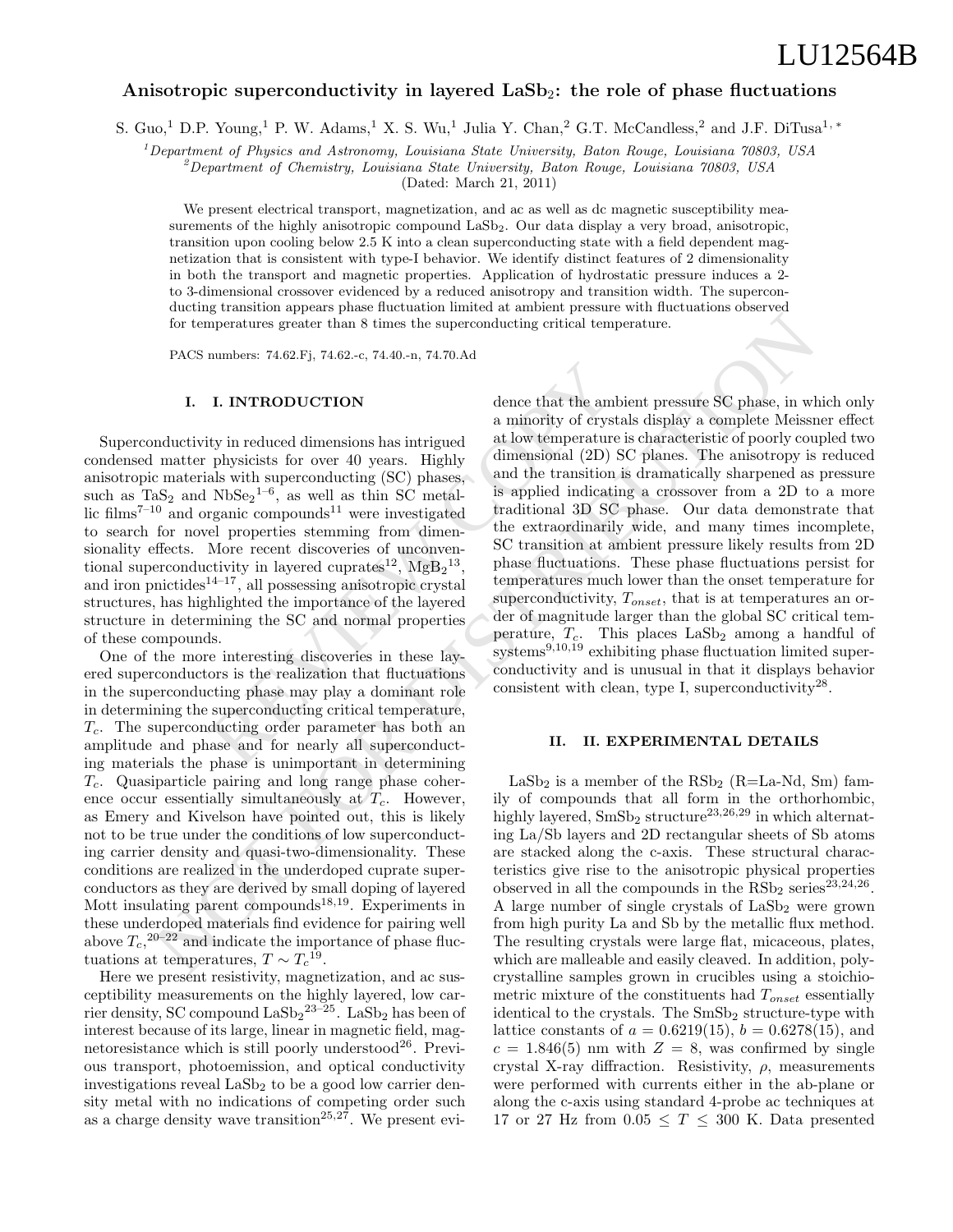here are from single crystal samples with residual resistance ratios of 70-90 between 300 and 4 K. Magnetization,  $M$ , and susceptibility,  $\chi$ , were measured with a Quantum Design SQUID magnetometer for  $T > 1.75$ K and a dilution refrigerator ac susceptibility probe for  $T \geq 50$  mK. These were corrected for demagnetization effects based upon crystal dimensions. Our ac susceptibility measurements were found to be free of Eddy currents effects as our measurements were independent of excitation frequency and amplitude in the range of parameters employed. The susceptibility of several crystals was measured in the SQUID magnetometer with applied hydrostatic pressure, P, of up to 6.5 kbar in a berylliumcopper cell previously described<sup>30</sup>.

#### III. III. EXPERIMENTAL RESULTS

#### A. A. Resistivity

Shown in Fig. 1 is the resistivity measured with the current in the ab plane,  $\rho_{ab}$ , and along the c-axis,  $\rho_c$ , of  $\operatorname{LaSb}_2$  as a function of  $T$  in zero magnetic field,  $H.$  Note that the normal state resistivity is highly anisotropic with  $\rho_{ab} = 1.2 \mu \Omega \text{ cm at 4 K and } \rho_c / \rho_{ab} \sim 200. \text{ The } \rho_{ab} \text{ data}$ suggest a broad SC transition with an onset apparent near  $T_{onset} \sim 1.7$  K. This onset temperature varied from sample to sample with crystals having  $T_{onset}$  as high as 2.5 K. Nonetheless, a true  $\rho = 0$  state is not reached until 0.7 K. In contrast, the T dependence of  $\rho_c$  indicates an onset near 1.0 K followed by a  $\rho = 0$  state below 0.5 K. Interestingly, the  $\rho_c$  curve also shows a small peak for  $T < T_{onset}$  similar to what has been reported in  $(LaSe)_{1.14}(NbSe_2)^{31}$  and attributed to a quasiparticle tunneling channel in the interlayer transport.



FIG. 1: Resistivity. Resistivity,  $\rho$ , divided by the normal state resistivity,  $\rho_N$ , vs. temperature, T, for currents along the ab-plane and the c-axis.

All of these features can be suppressed with the application of magnetic fields as demonstrated in Fig. 2 where a compelling difference in  $\rho_{ab}$  and  $\rho_c$  with H oriented along the ab planes is displayed. We observe that a field of ∼ 500 Oe completely destroys the SC currents along the c-axis while their counterparts in the ab planes remain intact. This demonstrates a relatively poor coupling between the SC condensate residing on neighboring Sb planes.



FIG. 2: Field dependence of Resistivity. Resistivity,  $\rho$ , divided by the normal state resistivity,  $\rho_N$ ,  $\rho/\rho_N$  vs. magnetic field,  $H$ , in the ab plane for currents perpendicular to  $H$  in plane and along the c-axis.

#### B. B. Magnetic Susceptibility and Magnetization

Similar features are observed in the magnetic response of the SC phase of LaSb<sub>2</sub>, Fig. 3. Because  $\chi$  and M are representative of the thermodynamic state of this system, the fragility of the superconducting phase results in a high sensitivity to growth conditions, magnetic fields, and, as we show later, P. Although all crystals measured, more than 20, displayed  $2.25 \leq T_{onset} \leq 2.5$  K in  $\chi$  (Fig. 3 inset), a broad range of behavior was found in  $\chi(T)$  with an incomplete Meissner effect observed in most crystals. This disparate behavior is demonstrated in Fig. 3 where the real and imaginary parts of the ac susceptibility  $\chi'$  and  $\chi''$ , are plotted for two of the 3 crystals whose magnetic susceptibility was explored at dilution refrigerator temperatures. One crystal, sample s1, displays a very broad transition to a  $\chi' = -1$  state at  $T < 0.2$ K for ac excitation fields,  $H_{ac}$ , oriented along the c-axis. For  $H_{ac}$  oriented along the ab planes the diamagnetic signal remains incomplete for s1, approaching −0.75 at our lowest  $T$ , while the second sample, s2, displays only a small diamagnetic signal. The full Meissner state in s1 for  $H_{ac} \parallel c$  is only apparent below 0.2 K despite a diamagnetism consistent with type I superconductivity at  $T < 2.5$  K as demonstrated in Fig. 4. Here, similarly large anisotropies are apparent in the magnetic field,  $H$ , dependence of  $M$ , that faithfully reflect the crystalline structure. The dc H dependence of  $\chi'$  and  $\chi''$  for s1 in the two field orientations are shown in Fig. 5 at a few Ts. In Figs. 4 and 5 the small characteristic fields for the destruction of the Meissner state are apparent.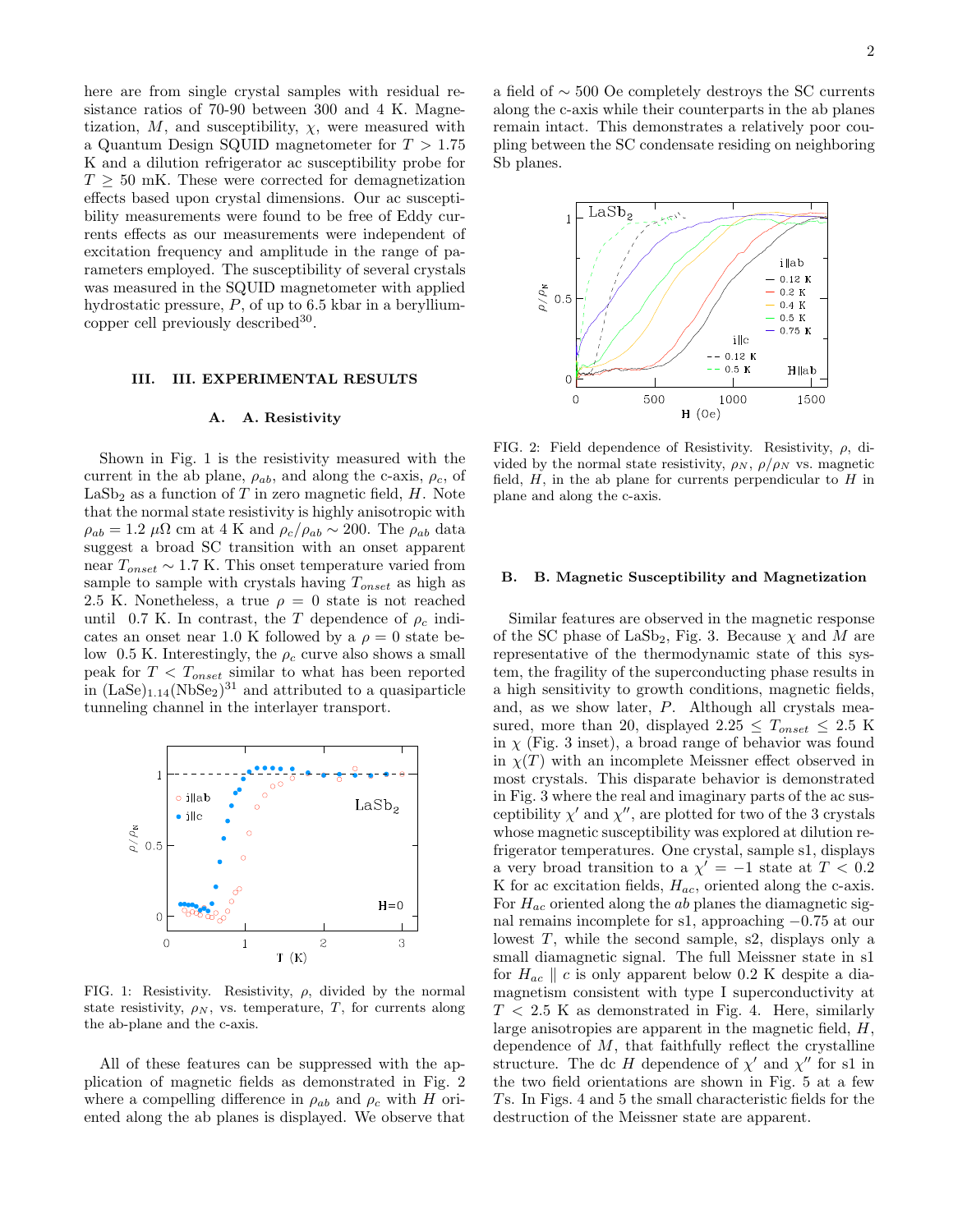

FIG. 3: Ambient pressure temperature dependent susceptibility. (a) Real part of the ac susceptibility,  $\chi'$ , for excitation fields along the c-axis and in the ab plane vs. temperature,  $T$ , for two representative crystals, s1 and s2. Inset: detail near the onset of superconductivity, Tonset, as indicated by the arrow. The data for sample s1 in this frame have been previously presented in Ref.<sup>25</sup> which was published under license in Journal of Physics: Conference Series by IOP publishing Ltd. (b) The imaginary part of the ac susceptibility,  $\chi''$  for the same samples and field orientations as in frame (a). Symbols represent the same samples and orientations in both frames.

#### C. C. Hydrostatic Pressure

The application of pressure dramatically reduces the anisotropy and significantly sharpens the transition as we demonstrate in Figs.  $6$  and  $7$ . Here we present the  $P$ , T, and H dependence of  $\chi'$  for temperatures near the onset of superconductivity with the same field orientations as in Fig. 3. Although we have only followed  $\chi'$  down to 1.78 K it is apparent that by 4.4 kbar the transition width has been reduced to ~ 0.1 K with  $\chi' = -1$  at 1.8 K for  $H_{ac} \parallel c$ , while for  $H_{ac} \parallel ab$ ,  $\chi' < -0.75$ . Increasing the pressure beyond 4.4 kbar leads to a reduction of  $T_{onset}$ without further change in the transition width apparent to 6.5 kbar.  $\chi'(H)$  for the two  $H_{ac}$  orientations shown in Fig. 7 are much less anisotropic at these pressures as well, and a continuous reduction of  $H_c$  with P is apparent. In addition, we do not observe the sample-to-sample variability that was so apparent in the ambient pressure  $\chi'(T)$ .



FIG. 4: Ambient pressure magnetization. Magnetization, M, at  $T = 1.8$  K vs. H along the c-axis and ab planes. Arrows indicate critical fields for the destruction of superconductivity.



FIG. 5: Ambient pressure field dependent susceptibility. (a) Real part of the ac susceptibility,  $\chi'$ , for sample s1 vs. magnetic field, H, at temperatures identified in the figure. Data shown at 60 mK for two orientations of the ac excitation field. (b) Imaginary part of the ac susceptibility,  $chi'$ , for the same sample, temperatures, and field orientations as in frame (a).

#### D. D. Critical Field Anisotropy

We have explored the anisotropy of  $H_c$  by measuring  $\rho(H)$  as a function of field orientation at 0.1 K in Fig. 8. We observe a factor of 4 difference in  $H_c$  as the crystal is rotated from an orientation where the ab planes are nearly parallel to  $H$  ( $\theta = 0$ ),  $H_c^{\parallel}$ , until they are perpendicular to H  $(\theta = 90^{\circ})$ ,  $H_c^{\perp}$ . For comparison we plot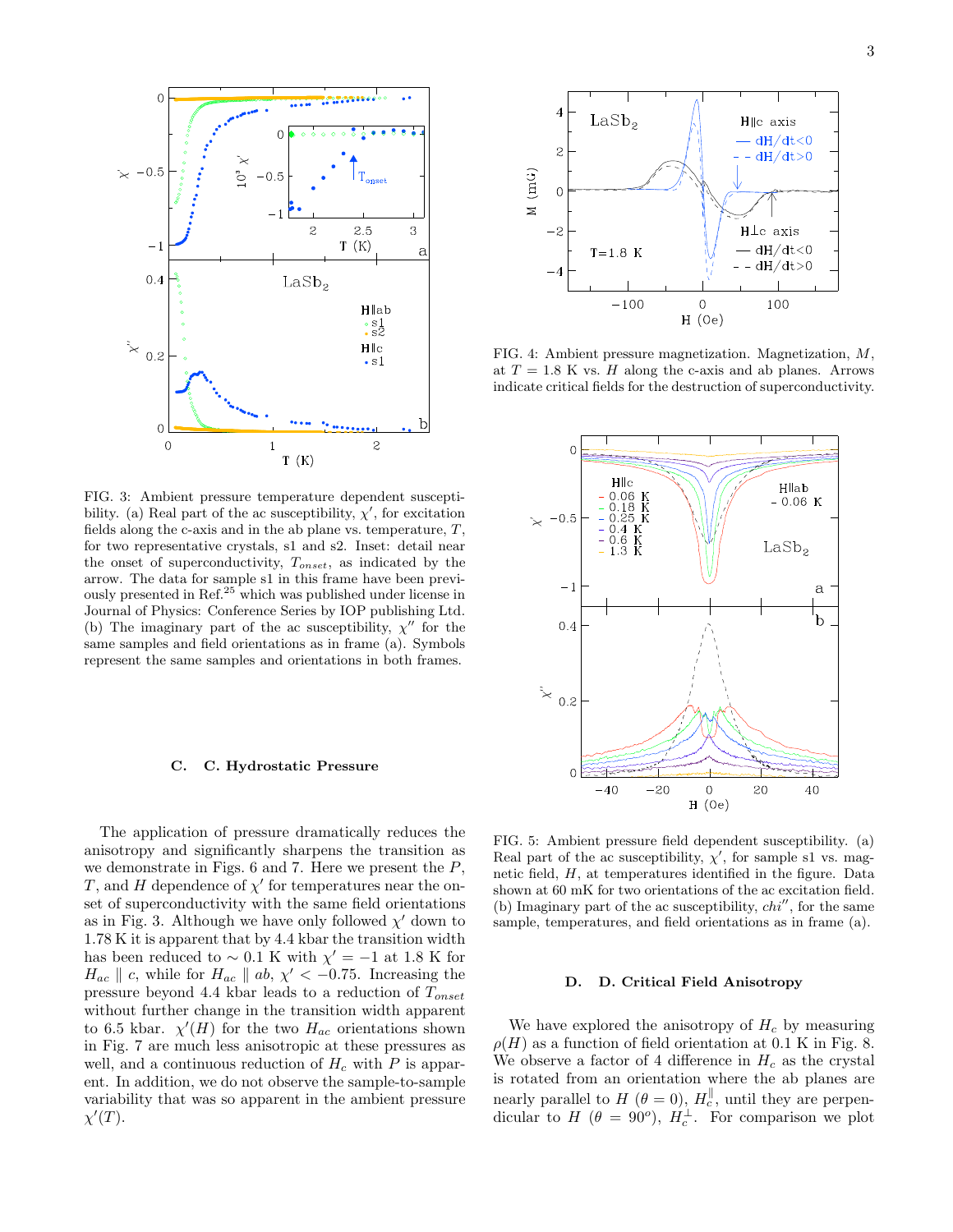

FIG. 6: Pressure and temperature dependence of the superconducting transition. Real part of the ac susceptibility,  $\chi'$ , for magnetic fields,  $H$ , along the c-axis (a) and along the ab planes (b) vs. pressure,  $P$ , and temperature,  $T$ . These contour plots are produced by simple interpolation of measurements performed at 12 (11) different pressures in frame a (b).The data at 4.4 kbar in this figure have been previously presented in Ref.<sup>25</sup> which was published under license in Journal of Physics: Conference Series by IOP publishing Ltd.



FIG. 7: Pressure and field dependence of the superconducting transition. Real part of the ac susceptibility,  $\chi'$ , at 1.78 K vs. pressure,  $P$ , and magnetic field,  $H$ , along the c-axis (a) and along the ab planes (b). Data for increasing  $H$  shown in all frames. These contour plots are produced by simple interpolation of measurements performed at 12 (11) different pressures in frame a (b).

the 2D Tinkham formula<sup>32</sup> prediction, solid line, having no adjustable parameters beyond fixing  $H_c^{\parallel}$  and  $H_c^{\perp}$  to match our data. The sharp cusp in the data as  $\theta \rightarrow 0$  is considered a clear signature of 2D superconductivity. We note that  $H_c^{\parallel}$  is much smaller than the paramagnetic limit which has been exceeded in some layered materials<sup>3,4</sup>.

Our measured  $H_c^{\parallel}$  is likely intrinsically limited by the long mean free path,  $\ell$ , for the carriers and the related large diffusion constant<sup>32</sup>, as well as experimentally limited by the flatness of our crystals.



FIG. 8: Critical field angular dependence. Critical field for the suppression of superconductivity,  $H_c$  vs. angle,  $\theta$ , from H parallel to the ab planes as measured in the resistivity at 0.1 K. Solid (dashed) line is a plot of the 2D (anisotropic 3D) Tinkham formula<sup>32</sup>.

In Fig. 9 we present the anisotropy in the critical fields at 1.78 K as a function of applied hydrostatic pressure, P, as determined by the real part of the ac magnetic susceptibility. In this experiment the crystal was nominally aligned  $(\pm 10^o)$  to the applied magnetic field as the sample space in the SQUID magnetometer did not allow for a careful sample rotation such as that carried out in Fig. 8 for the resistivity measurements. In Fig. 9 we quantify what is apparent in Fig. 7, a continuous reduction of the critical field anisotropy with P including isotropic behavior near 6 kbar.



FIG. 9: Critical field anisotropy. Anisotropy of the critical field,  $H_c$ , for H || ab planes,  $H_c^{\parallel}$ , divided by that for H || c-axis,  $H_c^{\perp}$ , vs. pressure, P, as determined by the real part of the ac susceptibility at 1.78 K.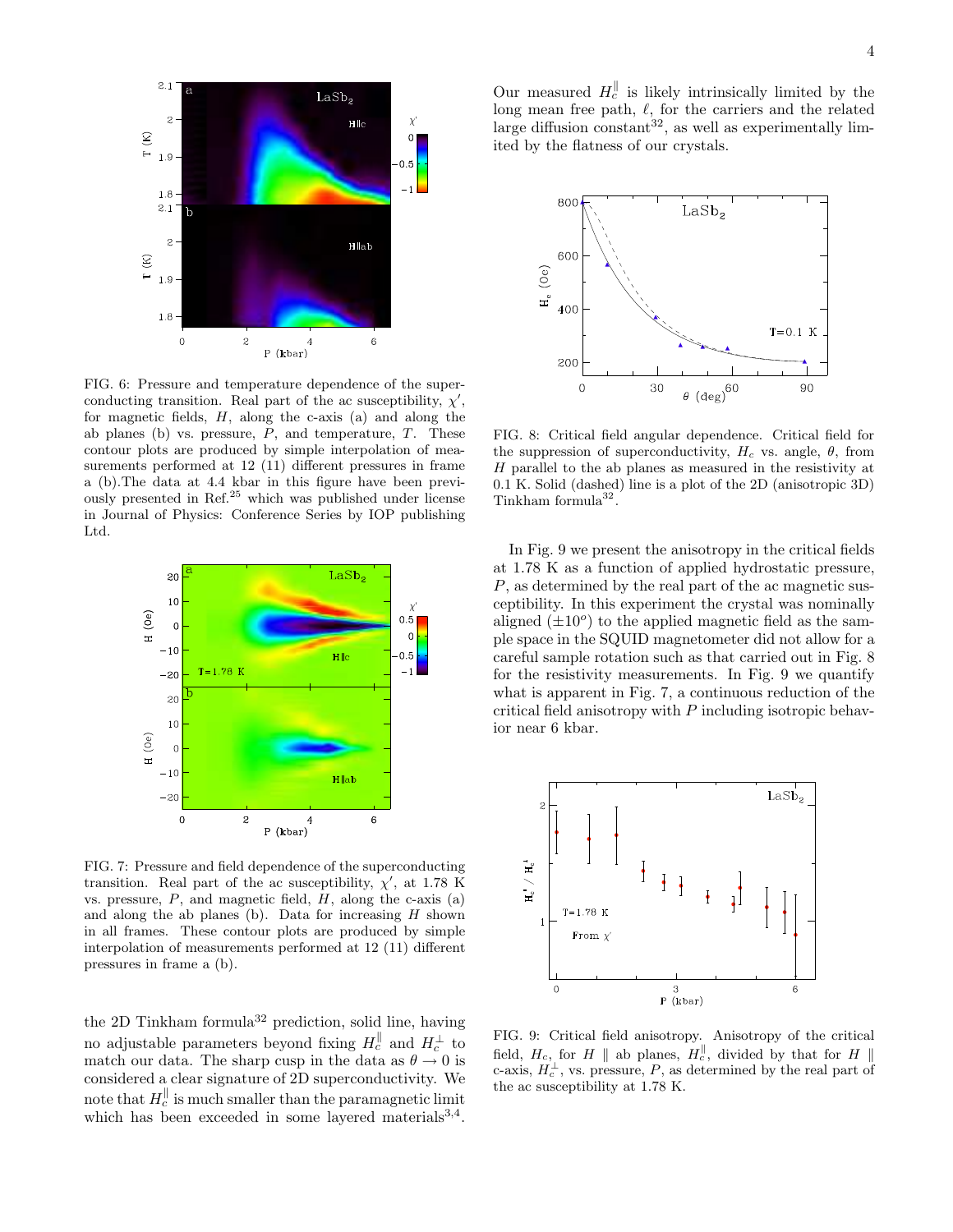#### IV. IV. DISCUSSION AND CONCLUSIONS

Our data presented above reveal  $\text{LaSb}_2$  to possess an exceedingly unusual SC phase characterized by large anisotropies for fields and currents parallel and perpendicular to the Sb planes. The SC transition is extraordinarily broad and, in the majority of samples, incomplete at  $P = 0$ . However, the SC transition is sharpened and the anisotropy reduced with application of moderate P. In addition, the SC state at  $P = 0$  has an angular dependent  $H_c$  characteristic of a 2D superconductor along with features in  $\rho_c$  characteristic of quasiparticle tunneling between Sb planes. These observations lead us to conclude that LaSb<sub>2</sub> under ambient pressure conditions is undergoing two transitions: a planar superconducting transition initiating at  $T_{onset}$  and a secondary bulk transition below  $\sim 0.5$  K associated with the emergence of coherent interlayer coupling. We believe that the interplane Josephson coupling of essentially 2D SC planes mediates the high pressure 3D phase. It follows that the sampleto-sample differences that we observed in the ambient pressure magnetization (see e.g. Fig. 3) is a manifestation of the sensitivity of our crystals due to the proximity of  $LaSb<sub>2</sub>$  to a fully 3D SC phase.

Estimates based upon our previous  $\rho(T, H)$ , Hall effect<sup>26</sup>, and de Haas-van Alphen  $(dHvA)^{24}$  measurements confirm our crystals have small carrier density, n, small carrier mass,  $m^*$ , and highly metallic in-plane transport that make anisotropic, type I (see Fig. 4), superconductivity sensible in LaSb2. The Hall coefficient with  $H \parallel c$  is indicative of  $n = 2 \times 10^{20}$  cm<sup>-3</sup>. The small n and low  $\rho_{ab}$  indicate highly conductive transport along the ab plane at low temperatures with an estimated Hall mobility of 2.7  $\rm m^2/Vs$  and mean free path, <sup>ℓ</sup>, of <sup>∼</sup> <sup>3</sup>.<sup>5</sup> <sup>µ</sup>m<sup>26</sup>. The reduction of the dHvA amplitudes with  $T$  is small so that  $m^*$  is only 0.2 times the bare electron mass<sup>24</sup>. With these parameters, simple estimates<sup>32</sup> of the London penetration depth,  $\lambda$ , and Pippard coherence length,  $\xi_0$ , for currents in the ab plane give  $\lambda \geq 0.15 \mu m$ , dependent on the SC condensate fraction, and  $\xi_0 = 1.6 \mu m$ , much larger than in typical intermetallic compounds. The large  $\ell$  puts our crystals in the clean limit with  $\kappa = \lambda/\xi_0 < 1$  consistent with type I superconductivity and a small critical field,  $H_c$ . Type I superconductivity is rare in intermetallic compounds and its discovery here is a reflection of the extraordinarily long scattering times for currents in the ab planes<sup>26,28</sup>.

There are several other mechanisms for these observations that we have considered. The first is the possibility that the SC state at  $P = 0$  is restricted to the surfaces of the crystals and that a seemingly unrelated 3D SC state is induced by the application of P. The large Meissner fractions we observe in some of the samples and the continuous evolution of the SC state with  $P$  make this very unlikely. Second, we have considered the possibility that we are observing an anisotropic 3D SC state<sup>33-36</sup> emanating from the 2D-like bands of  $\text{LaSb}_2^{\,24}$ . Anisotropic 3D superconductivity is consistent with the ratio of  $H_c^{\parallel}/H_c^c$ ,

but not the angular dependence in Fig. 8. In addition, it is difficult to explain the large anisotropy in  $\rho$  and  $\chi'(T)$  in Figs. 1, 2 and Fig. 3 in such a scenario. Finally, we point out that the wide superconducting transition at ambient pressure is not likely caused by impurities or second phases in our crystals since our X-ray diffraction data are free from extraneous peaks, we deduce very long mean free paths for carrier transport along the ab planes, and because the application of moderate pressure is unlikely to suppress the effects of impurities or defects.

Thus, our data suggest that at low  $T$  LaSb<sub>2</sub> is best described as a set of Josephson coupled 2D planar superconductors. Interestingly, our observation of an extraordinarily wide, and often times incomplete SC transition at  $P = 0$ , along with the dramatic changes apparent with moderate  $P$ , indicate that the SC transition may be limited by phase and amplitude fluctuations of the SC order parameter. Emery and Kivelson have demonstrated that phase fluctuations are dominant when there is small phase stiffness<sup>18</sup> and emphasize the role of small carrier density in amplifying the effects of phase fluctuations in high temperature cuprate superconductors. Experiments have revealed that the underdoped high  $T_c$  SC cuprates are indeed phase fluctuation limited<sup>19</sup>. In general, the importance of phase fluctuations can be determined by a comparison of  $T_c$  with the zero temperature phase stiffness,  $V_0 \propto L/\lambda^2$ , which gives the temperature at which phase order would disappear,  $T_{\theta}^{max18}$ . Here, L is the characteristic length scale which in quasi-2D superconductors is the larger of the spacing between SC layers or  $\sqrt{\pi} \xi_{\perp}$ , where  $\xi_{\perp}$  is the coherence length perpendicular to the ab planes. We point out that our estimated value for  $n$  for  $\text{LaSb}_2$  from Hall effect measurements is only  $\sim$  2% of a charge carrier per LaSb<sub>2</sub> formula unit which is small even when compared to the underdoped cuprates. As a result, when we make use of our estimated λ, and the assumption that  $ξ_⊥ < c/2 = 0.92$  nm, the distance between Sb planes in LaSb<sub>2</sub>, we find  $T_{\theta}^{max} \leq 6.1$ times  $T_{onset}$  for superconductivity at ambient pressure (2.5 K). This value is comparable to that tabulated for the cuprates where  $T_{\theta}^{max}/T_c$  ranges from 0.7 to 16<sup>18</sup> and demonstrates that phase fluctuations may be important in determining the superconducting phase transition in  $LaSb<sub>2</sub>$ .

One of the consequences of a phase limited transition is an extended temperature range where  $\chi'$  is dominated by fluctuations at  $T > T_c$ . Ginzburg-Landau (GL) theory, applicable in proximity to  $T_c$ , predicts powerlaw dependencies for  $\chi'/T$  in the reduced temperature,  $t = T_c/(T - T_c)^{32}$ . To check for such power-laws in the T range over which the SC phase develops we have plotted  $-\chi'/T$  as a function of t for s1, where we have used the maximum  $\chi''(T)$  to define  $T_c$ , in Fig. 10. The lines in this figure represents the form expected in 2D,  $\chi'/T \propto t$ and 3D where  $\chi'/T \propto t^{0.5}$ . The data at ambient pressure are well described by a power-law form over a decade in t with an exponent that approaches that of the GL 2D prediction. For larger  $t$  the data fall significantly below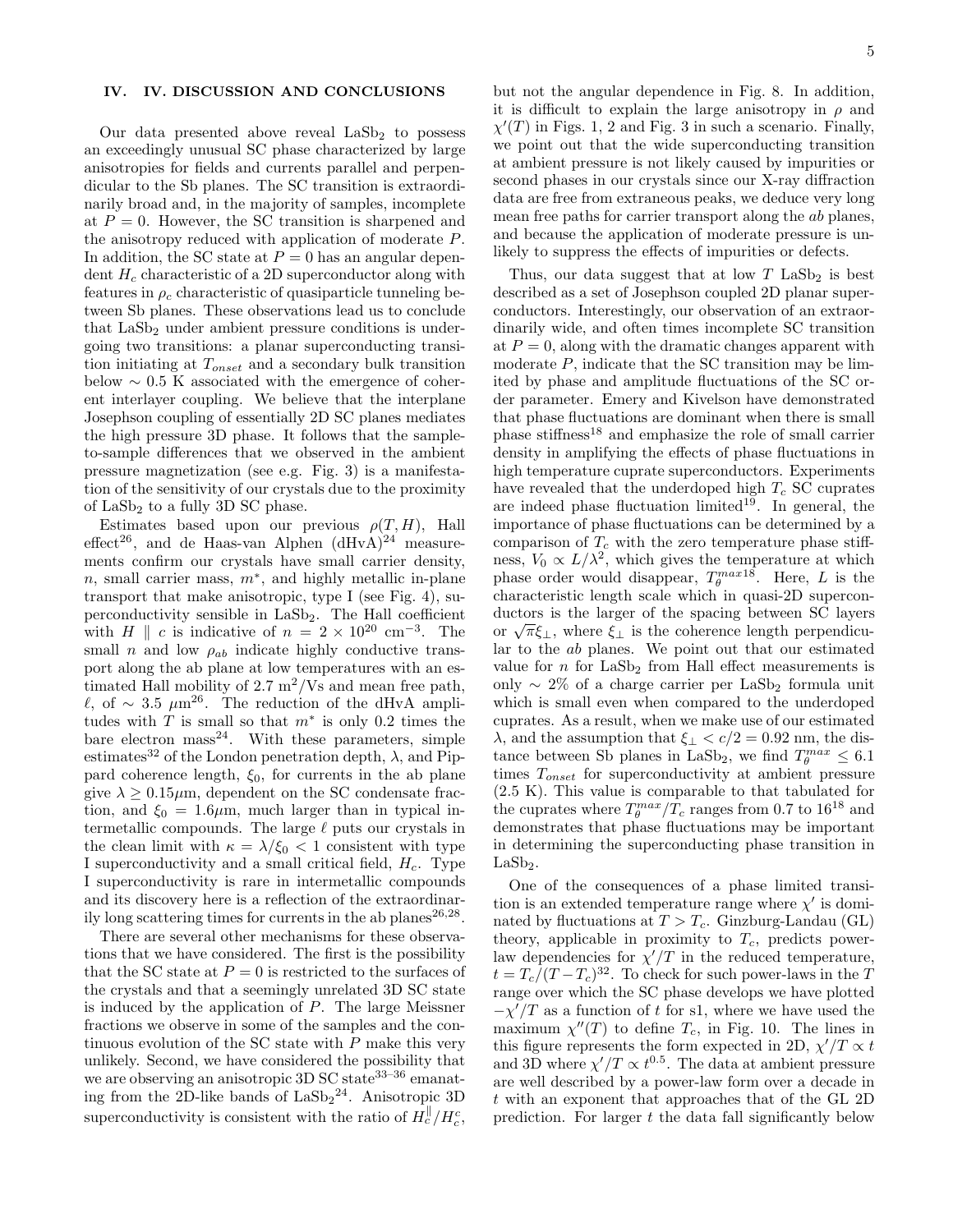this prediction displaying a behavior much more consistent with the 3D fluctuations. This cross-over to a 3D form is expected as  $\xi$  diverges at  $T_c$ . However, the large values of  $-\chi'$  that we measure, for example at  $t \sim 1$  we find  $-\chi'/T \sim 0.1$ , require  $\xi_0 \sim 11 \mu m$ , about 7 times the estimate based upon transport data. In contrast, the transitions at  $P > 2$  kbar are not well described by a power-law in our range of  $t$  as is commonly the case when the SC state has a 3D character and the fluctuation dominated regime is restricted to much larger t.



FIG. 10: Superconducting fluctuations. Negative of the ac magnetic susceptibility,  $\chi'$ , divided by temperature,  $T, -\chi'/T$ for H || to the c-axis vs. reduced temperature,  $T_c/(T - T_c)$ with logarithmic axes. Sample s1 at  $P = 0$  (blue diamonds) and for a second sample with  $P = 2.7$  kbar (green bullets), and  $P = 4.4$  kbar (blue triangles). The dashed-dotted line is a linear dependence and the dashed line is a square-root dependence representing the simplest model of 2 dimensional and 3 dimensional fluctuation limited superconductivity.

In order to sum up our data, we present a proposed pressure and temperature phase diagram that is consistent with our magnetization and resistivity measurements in Fig. 11. Since our ambient pressure magnetization data features some sample-to-sample variation, we chose to use sample s1, whose magnetic properties are demonstrated in Figs. 3, 5, and 10, as representative for the purposes of this phase diagram. This sample displays a large diamagnetic signal below 0.5 K and we have collected the most detailed data set for this crystal. Our proposed phase diagram features a 2D superconducting phase at the lowest temperatures and pressures, as well as an extended temperature and pressure range where 2D superconducting fluctuations are present. A 3D superconducting phase, along with attendant 3D superconducting fluctuations at slightly high temperatures, is stabilized by pressure. The 3D superconducting phase is expected to survive down to zero pressure only over a finite temperature range near  $T_c$  as  $\xi$  diverges. To demonstrate how this proposed phase diagram accurately describes LaSb<sub>2</sub> we have included some simple benchmarks as described in the figure caption. We have somewhat arbitrarily interpolated between the data points to draw the suggested boundaries between phases. As our data is

limited to temperatures above 1.75 K for pressures above ambient, there are regions that are not covered by our data so that the true  $T$  and  $P$  dependent behavior at pressures greater than ambient and  $T < 1.75$  K has not been explored. Thus, the phase boundaries may be different from our interpolations in this region.



FIG. 11: Proposed Phase Diagram. Proposed temperature, T, and P, phase diagram. Symbols are onset of diamagnetism (\*),  $10\%$  (x's) and  $90\%$  (triangles) of full Meissner for H || c-axis and 10% of full Meissner  $H \parallel$  ab planes (diamonds). Lines are simple interpolations between the data points.

We conclude that at ambient pressure the anisotropic  $SC$  phase of  $Lasb<sub>2</sub>$  is fluctuation limited with fluctuations extending to Ts an order of magnitude greater than  $T_c$ . The small carrier effective mass, long carrier mean-freepath, and small carrier density lead to large in-plane  $\xi_0$ reducing the phase stiffness of the SC state. The application of pressure increases the Josephson coupling between the SC planes leading to a more traditional isotropic SC transition at the BCS  $T_c$ . Thus, our data suggest the existence of a quantum,  $T = 0$ , phase transition between 2D and 3D superconducting phases with P. In addition,  $LaSb<sub>2</sub>$  is a compelling candidate for investigating the pseudogap region where SC pairs are thought to form at  $T_s$  above the phase ordering  $T_s$ , as in the underdoped cuprates, in a BCS superconductor without the complication of a competing ground state.

We are grateful to D. A. Browne and I. Vekhter for discussions. JFD, DPY, and JYC acknowledge support from the NSF through DMR0804376, DMR0449022, and DMR0756281. PWA acknowledges support from the DOE through DE-FG02-07ER46420.